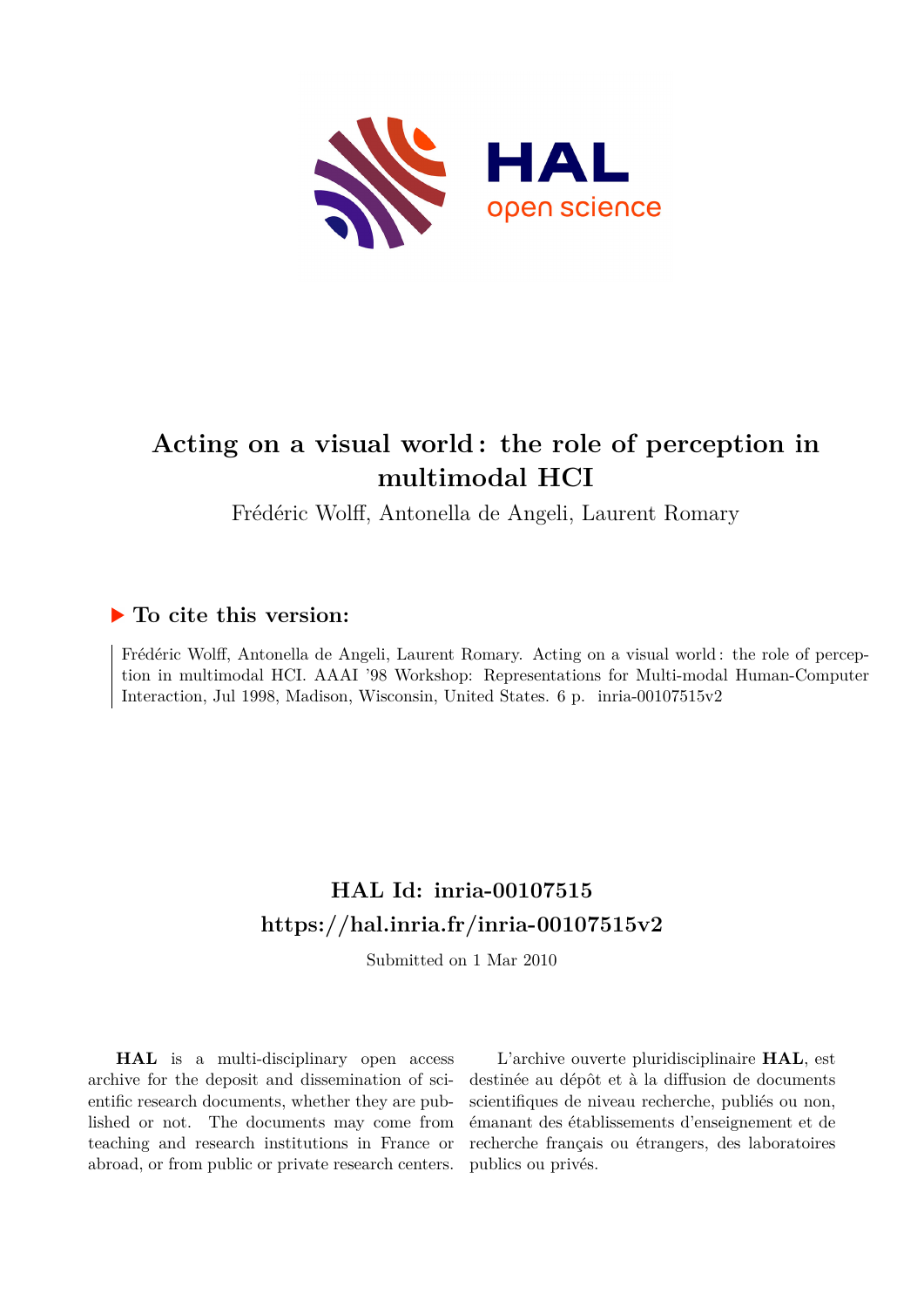# **Acting on a visual world: the role of perception in multimodal HCI**

### **Frédéric Wolff, Antonella De Angeli , Laurent Romary**

Laboratoire Loria BP 239 54506 Vandoeuvre-Les-Nancy {wolff,deangeli,romary}@loria.fr

l

Also at Cognitive Technology Laboratory. Department of Psychology - University of Trieste. Via dell'Università 7, I-34123 Trieste - Italy. deangeli@univ.trieste.it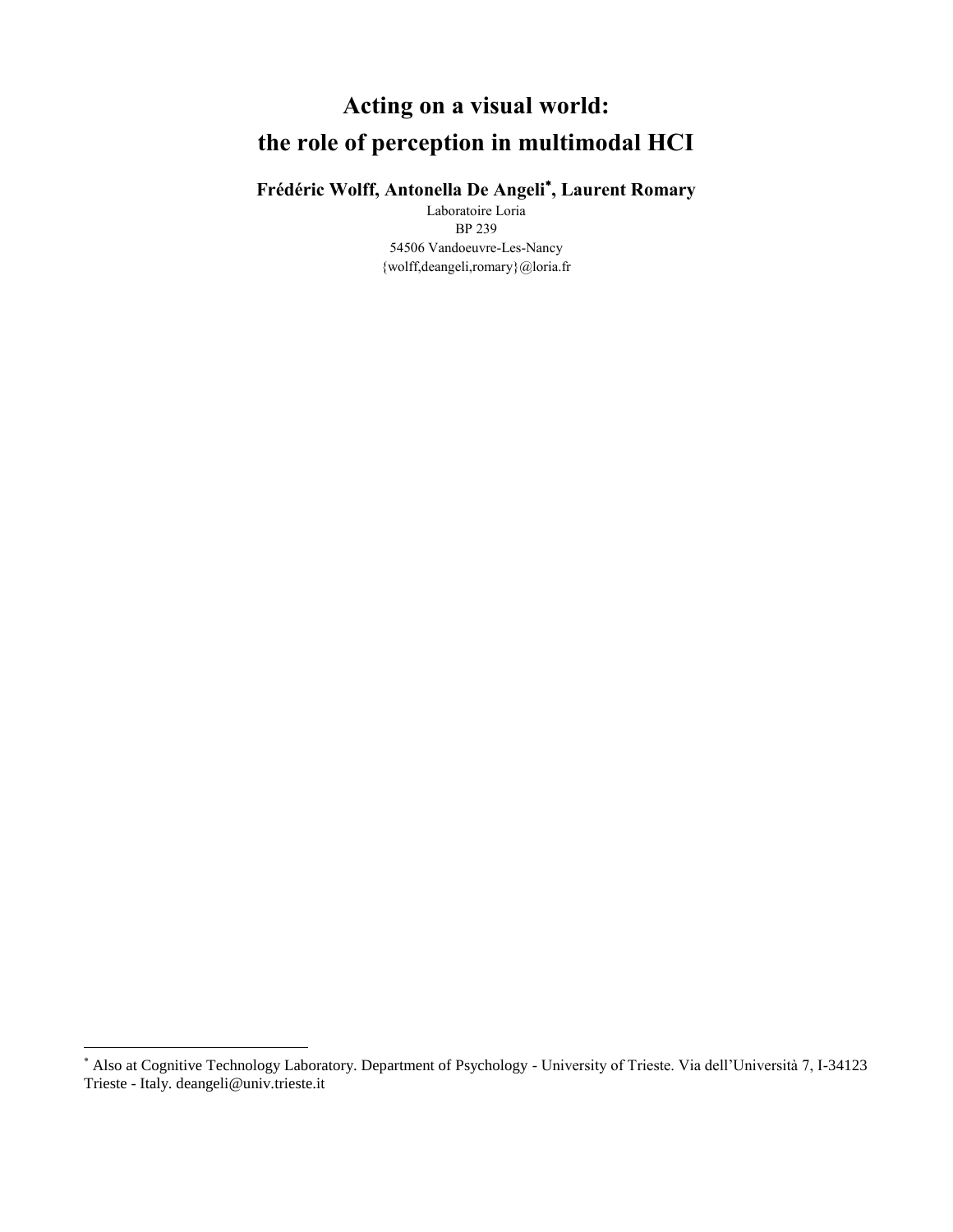#### **Abstract**

Following the ecological approach to visual perception, this paper investigates multimodal referring acts in Human-Computer Interaction. Preliminary results from a simulation experiment allow to: (a) clarify the effect of perceptual organization on multimodal communication; (b) provide guidelines for designing effective multimodal interfaces. Demonstrating that both the verbal and the gestural part of a referential act are influenced by perception, we confirm the need and the utility of taking into account perceptual organization to analyze referential expressions in a more robust way. As a conclusion, we show how these results can lead to an actual implementation of a gesture interpretation module directed by the reference analysis process.

#### **Introduction**

An efficient way to allow a better use of the constantly growing number of software capabilities can be to provide users with a more natural interaction form to express their<br>communicative intentions. Although the direct $communicative$  intentions. Although the manipulation paradigm reproduces an ecological way of acting upon objects, it still implies a learning phase (to master the rules of the new interaction style) as well as a constant translation activity (to transform conceptual intentions into available elementary actions). Both these activities increase the cognitive workload required to perform computer-supported task (Norman and Draper 1986). Simplifying the translation process from intention to actions, requires interface designers to devise multimodal systems capable of handling spontaneous speech and gesture.

#### **Perception-action**

To study user behavior in a multimodal environment, we choose the perception-action cycle as the appropriate unit of analysis (Neisser, 1976). This theoretical framework explains how action planning and execution is controlled by perception and how perception is modified by active exploration. Moreover, the study is based on ecological psychology, an approach to perception, cognition, and action emphasizing the mutuality of organism-environment relationships (Gibson 1979). It is based on the 'validity' of information provided to perception under normal condition, implying, as a corollary, that laboratory studies must be carefully designed to preserve ecological validity. According to this view, perception and action are linked by *affordances*. Optic information about objects conveys their functional properties providing clues about the actions they can support. Functional properties can thus be considered as *affordances* of users' possible actions, as if the object suggested its functionality. For example, a hammer usually induces us to take it by the handle and not by the head, because the handle is visually more graspable.

In this paper, we attempt to extend the concept of affordances to explain referring acts; i.e., communication acts composed by a verbal part (referring NP) and a gestural part (referring gesture). The basic question tackled is the following: *Can different perceptual organizations afford different multimodal actions*?

To answer that, a simulation experiment was run. Perceptual organization was manipulated according to the principles of the *Gestalttheorie* (Wertheimer 1922; Kanizsa 1979). They state that individuals spontaneously organize the perceptual field into groups of percepts. Grouping allows the observer to reduce the original complexity of the stimulus. This is necessary because human capabilities to process separate units are limited. Gestalt laws of perceptual organization describe the principles underlying grouping. The main principle, *prägnanzlaw*, states that the elements of the visual field tend to be segregated into forms that are the most stable and create a minimal stress. The other principles describe how stability is achieved. In this paper, we focuse on *similarity* (objects are grouped on the basis of their salient physical attributes, such as shape and color), *proximity* (elements are grouped on the basis of their relative proximity), and *good continuation* (shapes presenting continuous outlines have a better configuration than those with discontinuous ones).

#### **Referring acts**

The grouping process of perception can be compared to the process of identifying referents. To convey their communicative intentions, speakers have to drive the attention of listeners towards a reduced area of the visual world containing the group of mentioned referents. Referring NPs, possibly in combination with referring gestures, can accomplish this task with a great flexibility in the way features are shared out between language and gesture (Schang and Romary 1994; Bellalem et al. 1995).

Indeed, the way referential acts are produced depends on the complexity of extracting the percepts which are to be referred to. To do so, both communication modes (speech and gesture) often convey complementary information that helps *categorizing* and *localizing* referents. On the one hand, the referring NP allows the listener to determine the category of referred percepts. On the other hand a localization is carried out by using either spatial referring NP or referring gesture. As regards categorization, the role of a referential expression is to filter a perceptual category according to the most salient features of the object. This process depends in particular on the semantic characteristics of the expression (e.g. demonstrative vs. definite usages, see below). As regards localization, the gesture determines the spatial features of the referred percepts. Such referential extraction allows the listener to isolate the focused percepts from the shared visual context.

Categorization can be performed according to various criteria which are intrinsic to the perceptual features. From a linguistic point of view, this filtering action builds an opposition, also called *axiology*, between the different kinds of percepts occurring in the scene (Gaiffe, Reboul and Romary 1997). For instance a definite expression such as «the green triangles» organizes the referential space into opposite categories as shown in figure 1a. At a first level, the use of the definite expression operates a contrast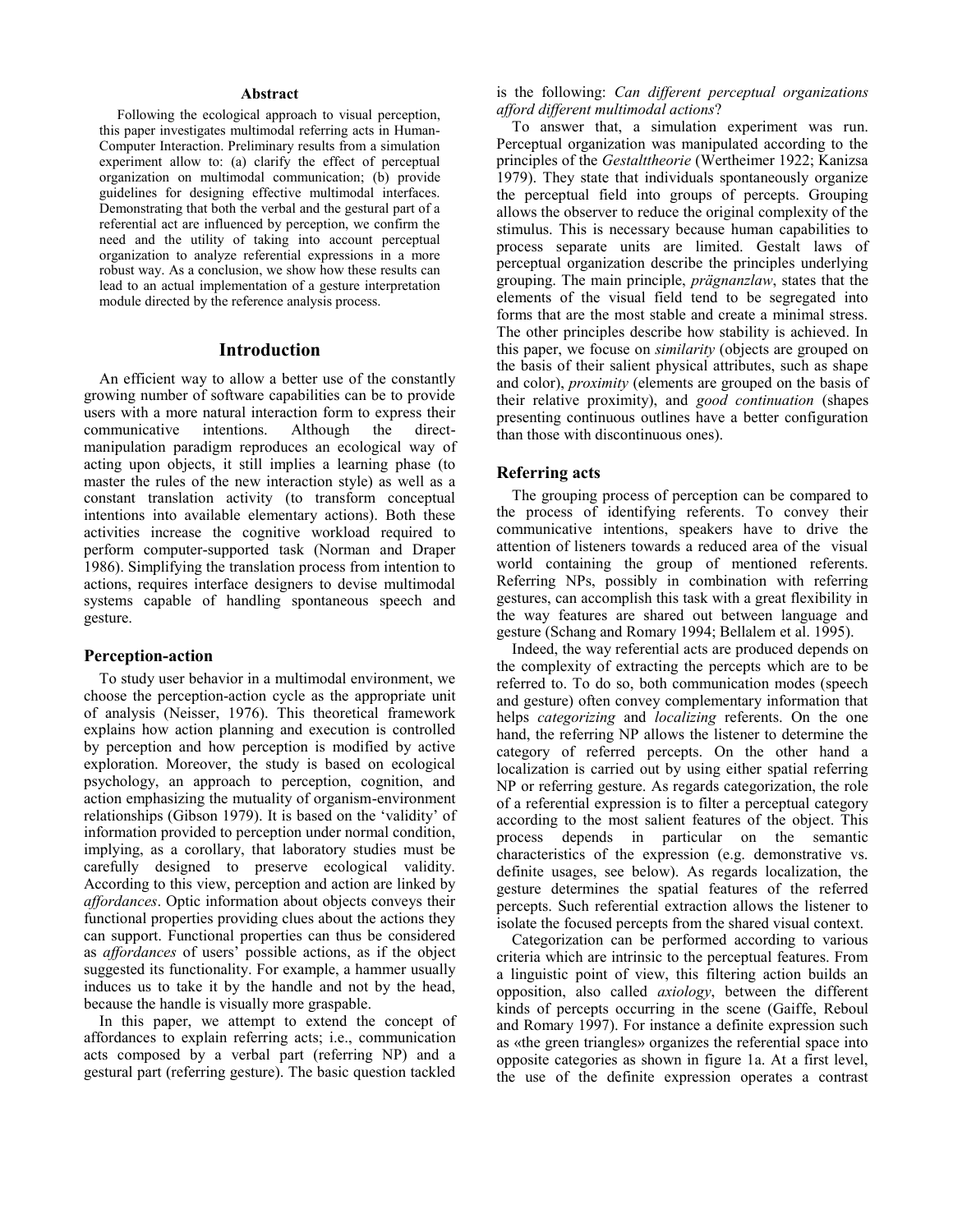between N-objects (N being the category) and non-Nobjects, which is then refined, in our example, into two opposites sub-categories : the green and non-green triangles. A demonstrative expression such as «those squares», also defines a similar contrast as shown in figure 1b. The initial context, where the contrast is to be performed, results from the filtering of the more global context to keep only N-object. The contrasting process then relies on the ability to isolate an element –or in the case of plural, group of elements– which is specifically in focus.



A deictic gesture, on an otherwise verbally limited context, also leads to a reduction of the focus of the listener. The perceptual criteria used then rely on the features which are extrinsic to the percept, and rather belong to properties of perceived group, or percepts, the user refers to. Features that define a group can be found in its localization, its topology, as well as in its general shape.

However, the rate of each reduction seems to be related to the heterogeneity of the elements, of their properties, as well as of the involved groups and their salience. In some cases, when the salience of the referents corresponds to their intrinsic features, this type of discrimination can be more easily done verbally, by a referential NP. For instance, a group of red triangles spread among gray squares, provides the speaker with an easy linguistic accessbecause of its strong salience. In other cases, when the scene displays groups with a sufficiently contrasted topology, the reduction can be more efficiently expressed by a deictic gesture. For instance, a circling gesture can easily isolate a group that is well separated from other percepts. These reductions reflect the contrastive effort which has to be produced by the speaker so that the listener will be able to isolate the referenced percepts.

If the features of referential access seem to be determined by the complexity of the scene and of the perceived groups, as we will show in the second part of this paper, the difficulty of extracting referents belonging to different groups also seems to influence the characteristics of the referential effort. Indeed, it is easier to reference all the elements of a same group in a scene, than several percepts spread in different groups. In the first case, the salience of each group will influence the verbal and gestural accessibility. In the second case, the possible spreading of referents among different groups requires to build another group in an explicit way.

As a whole, these results are strongly enkeeping with what has been observed for referring acts in a pure linguistically based interaction. We deal here with an extension of the concept of relevance as defined by (Sperber and Wilson 1986) and which refines the classical Gricean maxims of brevity and efficiency. The only difference is that the evaluation of the ratio between the cognitive load to compute a given utterance and the number of inferences it fires must comprise the perceptual features available to the adressee combined with the gestural information. Besides, our observation that referential interpretation is heavily based upon localized perceptual groups complements the notion of contrastive sets advocated by (Dale and Reiter 1992), not to say that they correspond to the same kind of representations, from a cognitive point of view.

#### **The need for empirical research**

The major problem in developing multimodal systems is connected to communication variability. Such a variability is as much present in the verbal part than in the gestural one, so that the communication protocol can not be reduced to stereotypic shapes. Even though a lot of studies have aimed at improving the understanding and also the computation of verbal utterances (see, for instance, the proceedings of last ISSD 96 in Philadelphia, or of the ESCA Workshop on Spoken Dialogue Systems Visgo, 1995) providing a less artificial linguistic protocol, only a few works have dealt with gesture variability (Oviatt, De Angeli and Khun 1997) and flexibility (Streit 1997). This bias has led to some kind of weakness in our understanding and thus in our ability to compute automatically complex gestures, which has led to a standard execution form: pointing has to be included in the visual referent.

This current lack could be explained by the features of most gestural devices and by the relatively few accurate data related to gesture parameters available to build and validate new models. Contrary to human-human communication, gesturing in HCI often requires to manipulate artificial mediators. A lot of traditional gesture devices can be categorized as mediators: mouse, trackball, joystick, pad or VR glove. In spite of this, devices exist which allow to limit this *artificial limb effect* at different levels. For instance, the touch screen reduces the presence of the intermediate layer sensitive to actions, but still requires some physical contacts. Other devices allow to reduce the latter constraint by, for instance, the location of an ultrasonic transmitter ring, or the disruption of a weak electric field produced by the hand position (Zimmerman *etal*. 1995). However, such gesture devices cannot fullly convey the richness of natural gesture. In human-human communication, locutors often use multipolar gesture, which cannot be reduced to one point, as in the case of a one-finger gesture. Multipolar gestures change the way of capturing action features, because it becomes possible to perform multi-point gestures composed by non-sequential events. Limiting gestural events to one point also reduces the potential lexical diversity of actions, and thus the ratio of semantic that the gestural movement can bring into multimodal utterances. It becomes then difficult for the user to produce utterances like «Draw a line that long»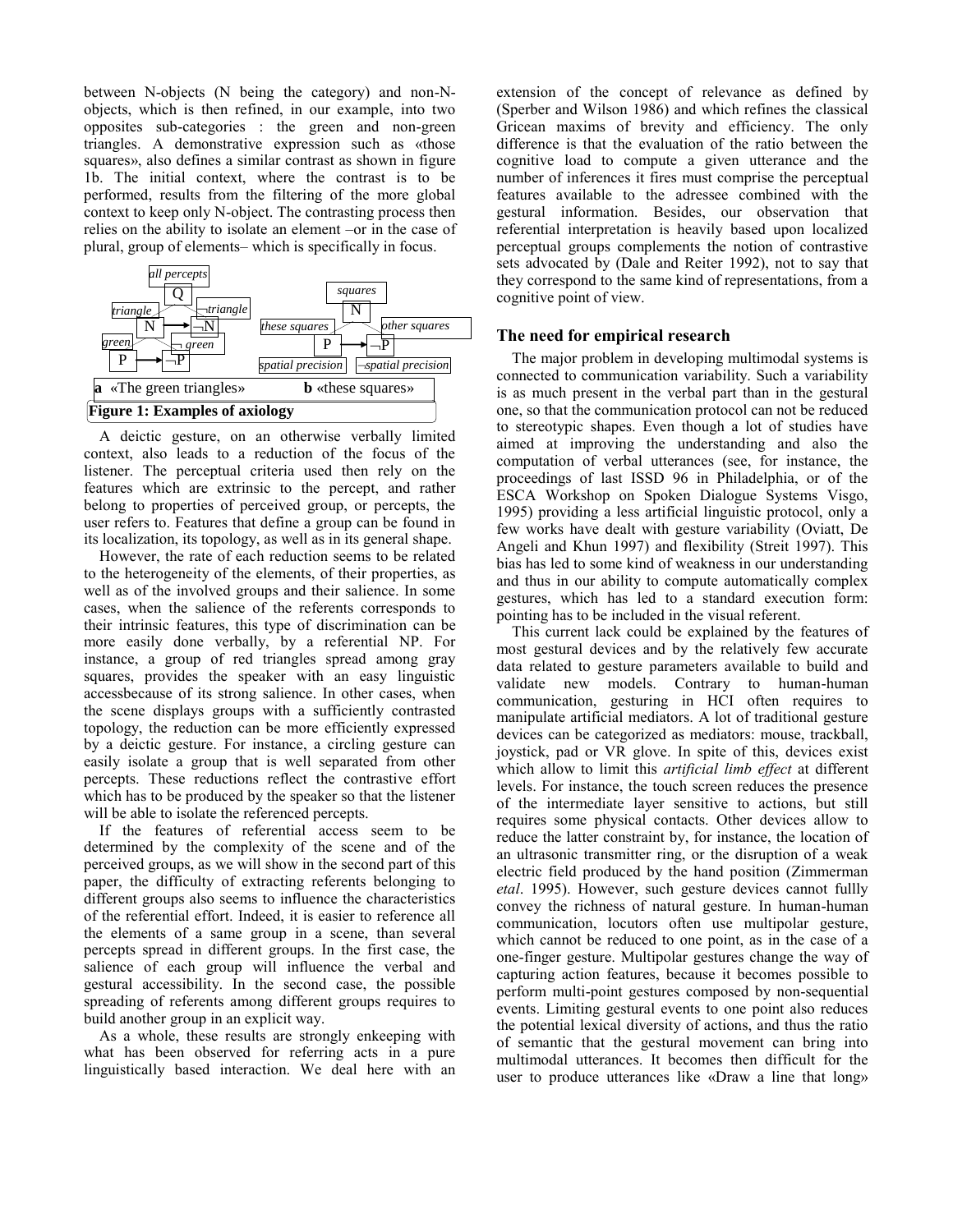with an appropriate two-finger gesture. New generation devices can handle multi-point gestures, like the multipolar pad, or also the use of video recognizers which are able to locate hand positions (Littman, Drees and Ritter 1996).

The fact that gestural interaction has for long been limited to simple pointing gesture can explain that no real urge has emerged to collect accurate data for this communication mode. Here, we present a simulation experiment where users were free to perform different kinds of gestures. These data have been collected in order to build an empirical reference interpretation model based on users' spontaneous behavior. Results will give insights about the effect of perceptual groups on verbal and gestural accessibility. In the last part of the paper, a general discussion will lead to evaluate the consequences of these influences in the modelization of multimodal analysis principles and to define some new experimental works.

#### **Woz Simulation**

In this section, we present a pilot study of an ongoing research project aimed at developing empirical predictive models that account for communication behavior in a multimodal HCI. As previously stressed, such a knowledge is essential to the design of future systems and to the development of interfaces capable of overcoming the technical constraints of the system without diminishing the intrinsic naturalness of multimodal communication. The pilot study was designed to test the reliability of the simulation environment (including system, task, procedure) and to provide preliminary results about the role of the perceptual field organizationin gesture and speech production.

#### **Method**

**Participants.**Seven students from the University of Nancy participated in the simulation as volunteers. All were French native speakers.

**Procedure.** After reading hard-copy instructions describing system functions and task requirements, the participant engaged a dialogue with the simulated system to perform a typical computer-supported task, moving objects into folders. Interaction was based on speech and gestures, mediated by a microphone and an electronic pen.

Thirty different scenes were presented to each participant. The user's screen displayed a collection of objects and 8 boxes. To inhibit pure verbal references, objects were abstract-shape figures (De Angeli, Petrelli and Gerbino 1996). They could be targets or distractors. Targets were collections of two or three same-shape stimuli that have to be moved into the box displaying their figure. Distractors were exclusively used to manipulate perceptual field organization and did not have to be moved. At the end of the session, each participant filled in a user's satisfaction questionnaire and was debriefed.

**Design.** The original study was based on a complex design manipulating several perceptual factors. In accordance to

the aims of this paper, only a sub-sample of the corpus has been considered. It comprises data collected under two stimulus segregation conditions: High vs. Low Salience of group. In the high-salience condition, targets were easily perceived as a group, clearly separated from distractors. In this case, proximity and good continuation supported similarity. In the low-salience condition, targets were spontaneously perceived as elements of a broader heterogeneous group that included distractors. In this case, proximity and good continuation acted in opposition to similarity.

**Semi-Automatic Simulation.** The system was simulated by the Wizard-of-Oz (Fraser and Gilbert 1991). An ad hoc system was developed in order to support a semi-automatic simulation on two connected SUN SPARC workstations. The Wizard could observe user's actions on a graphicalinterface, where he also composed system answers (Figure 2). Wizard was supported by interface constraints and several prefixed answers. These strategies have been found to increase simulation reliability by reducing response delays and lessening the attention demanded of wizards (Oviatt *et al.* 1992).



**Figure 2. The Wizard Screen in the High Salience condition**

All interaction data were recorded in such a way that it is possible to replay the entire experiments with precise information. Each record is actually made up of an audio file, a task evolution file as well as a gesture file, providing accurate numerical data.

**Data coding**. The corpus was analyzed with respect to *moving commands*: i.e., communication actions aimed at moving targets. Individual commands were defined as single conversational turns produced by users. According to the number of objects displaced by it, each moving command was classified as *group-oriented* or *elementoriented*,

The gestural and the verbal part of each group-oriented command were further tabulated according to the strategy adopted to convey the concept of group. Two general strategies were found in the corpus: *group-reference* and*individual-reference*. As far as gestures are concerned, group-reference was achieved by showing the perimeter or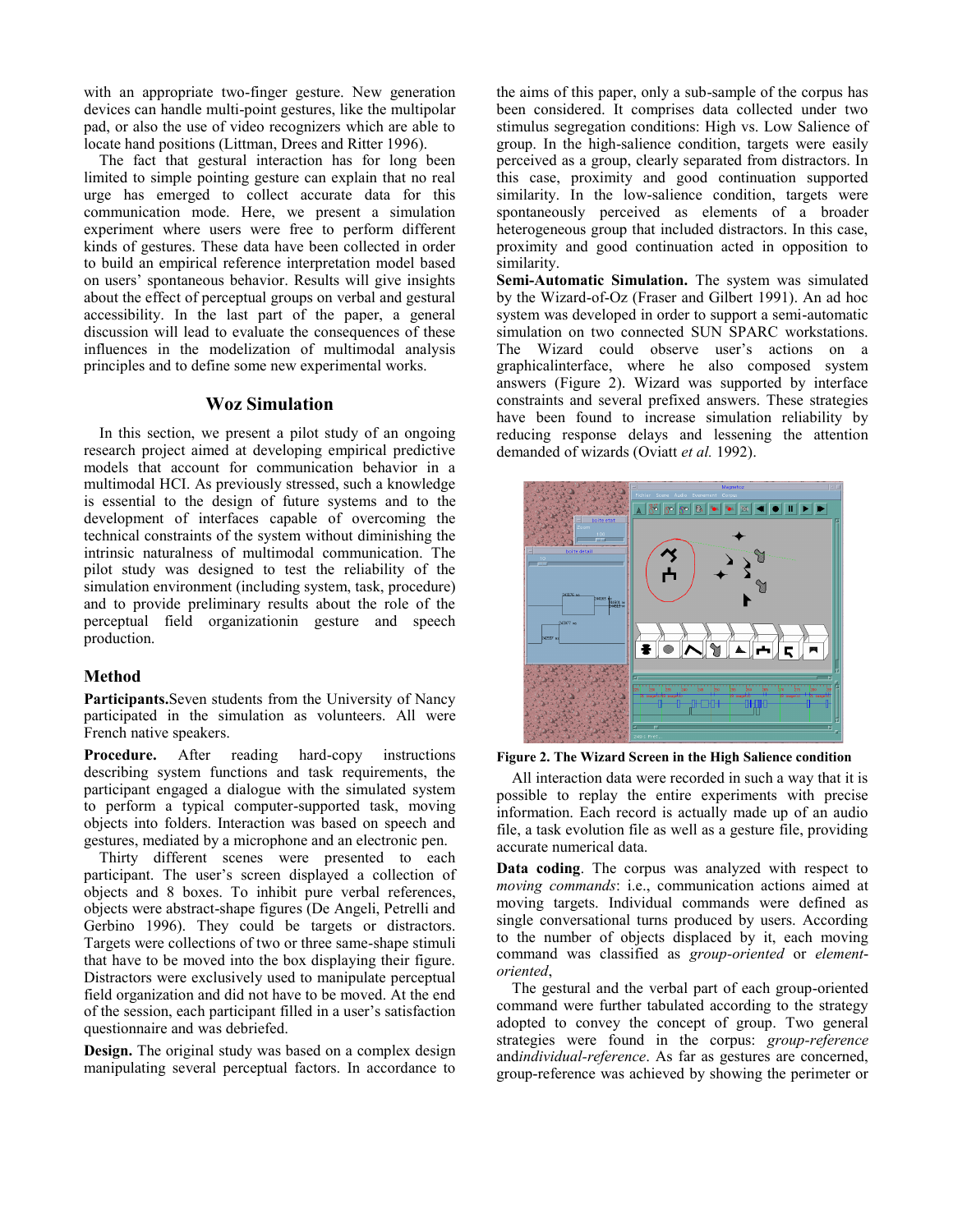area of the group; individual-reference by indicating each element one by one. As regards language, group-reference was achieved by means of plural deictic anchor or target description (i.e., «these objects», «the two isolated objects, the two forms»; in French «ces objets», «les deux objets isolés, les deux formes»); and individual-reference by singular linguistic anchors (i.e., «this item and this item», «this object and also this one » in French «cette pièce et cette pièce», «cet objet ainsi que celui-ci»). At a multimodal level commands were classified as *groupreference*, *mixed-reference,* and *individual-reference*, according to the strategies adopted in each modality (speech and gesture).

Gestures were defined *as trajectories in certain parameter space* and classified in one of the following categories: 0-d (pointing); 1-d (targetting); 2-d (circling, free-form, scribbling). A first scoring was performed by two independent judges watching the audiovideo logging files. It appeared that pointing could have different degrees of precision. In some cases, it reproduced a very precise point with no movement at all. In others, it resembled a small straight lines or a small spot. To test if these differences were intentional or exclusively due to the gestural interface, a small experiment was run. Using the same simulation procedure that has been previously described, five persons were explicitly required to reproduce the three gestures. A corpus of 285 gestures allowed to discriminate between technical error and intentionality, as well as to set category boundaries. Then 0-d gestures were further classified as: dot, spot or line. Each pointing gesture was a dot when the range of the movement on the x-y axis was inferior to 4 pixels. Otherwise, it was classified as a spot or a line according to the presence or absence of backward movements  $(x+y/distance < .75$  for spots).

Double scoring was conducted for 20% of the reported variables. All measures had a reliability of .95 or above.

#### **Results**

A corpus of 98 moving commands has been analyzed. Independently from group salience, a strong preference towards the more economic procedure emerged: 92% of the commands were group-oriented actions. Moreover, with only 3 exceptions, commands were performed multimodally.

As regards reference strategies at the multimodal level, a strong consistency between modalities was found. Only 1 out of 3 commands was based on a mixed strategy. It is worth noticing, that all mixed inputs were composed by verbal group-references amplified by gestural individualreferences; whereas all gestures providing group-references were always accompanied by verbal group-references. Most of the commands (40%) followed an individualreference strategy; 28% a group reference strategy.

The distribution of cases in the three reference categories differs according to group-salience ( $\chi^2$  = 18.38, d.f. = 2, *p* < .001). In the High-Salience condition, group-reference was the most frequent strategy, and individual-references

occurred as frequently as mixed-references (Table 1). On the contrary, in the Low-Salience condition, individual reference was the most frequent strategy, whereas groupreference was very rare.

|            | Group | Mixed | Individual |
|------------|-------|-------|------------|
| r T*       |       |       |            |
| $\Omega$ W |       |       |            |

**Table 1. Percentages of the three reference strategies as a function of experimental conditions.**

To summarize, reference at the multimodal level is affected by perceptual field organization. However, the effect is stronger with respect to the gestural part of the input ( $\chi^2$ =14.96, d.f.= 1 *p*< .0001) than with respect to the verbal one ( $\chi^2$  = 6.68, d.f. = 1, *p* < .01).

A corpus of 184 gestures has been analyzed. As regards gesture dimensions, 0-d was the most frequently used  $(79%)$ , followed by 2-d  $(14%)$ , and 1-d  $(7%)$ . Typically, pointing reproduced a spot (74%), otherwise it was a line  $(17\%)$ , or a spot  $(9\%)$ . To test whether pointing precision was different when users referred to a group or to a single percept, the sample was considerably increased by scoring other experimental scenes requiring to refer only to one element. Moreover, given the higher percentages of dot, only two pointing categories were considered: Highprecision (dot) and Low-precision (spot and line). A crosstabs analysis comparing Access Type (Group vs. Element) to Gesture Precision (High vs. Low) showed a significant difference on frequency distribution in the four cells  $(\chi^2 = 5.04, d.f.= 1, p< .05)$ . Dots occurred more frequently in the case of group access (78%) than in the case of percept access (60%). Moreover, when two percepts were identified by a group access mediated by pointing, low-precision gesture occurred more frequently on the first percept (30%) than on the second (3%),  $\chi^2$ = 9.95, d.f.=  $1, p<$  01. In this case, we found also a clear preference towards the upper-down direction ( $\chi^2$  = 31.16, d.f.= 2,  $p$ < .001). When percepts where displayed on a vertical line, the upper one was pointed out first 82% of the time.

Surprisingly, 2-d gestures were not associated to group reference since they occurred with the same percentages when people referred to group or to individual target. All the circling followed an anti-clockwise direction.

#### **Discussion**

Our findings confirm previous results (Oviatt, De Angeli and Khun 1997; De Angeli, *et. al*. 1998) showing that in a visual/spatial domain multimodal communication is highly preferred to the unimodal one (only 3 commands out of 98 were performed unimodally).

As regards commands at a multimodal level, it is worth noticing that gestures were always accompanied by a verbal anchor, in the form of a deictic expression or of a description. This contrasts with previous results (Oviatt, De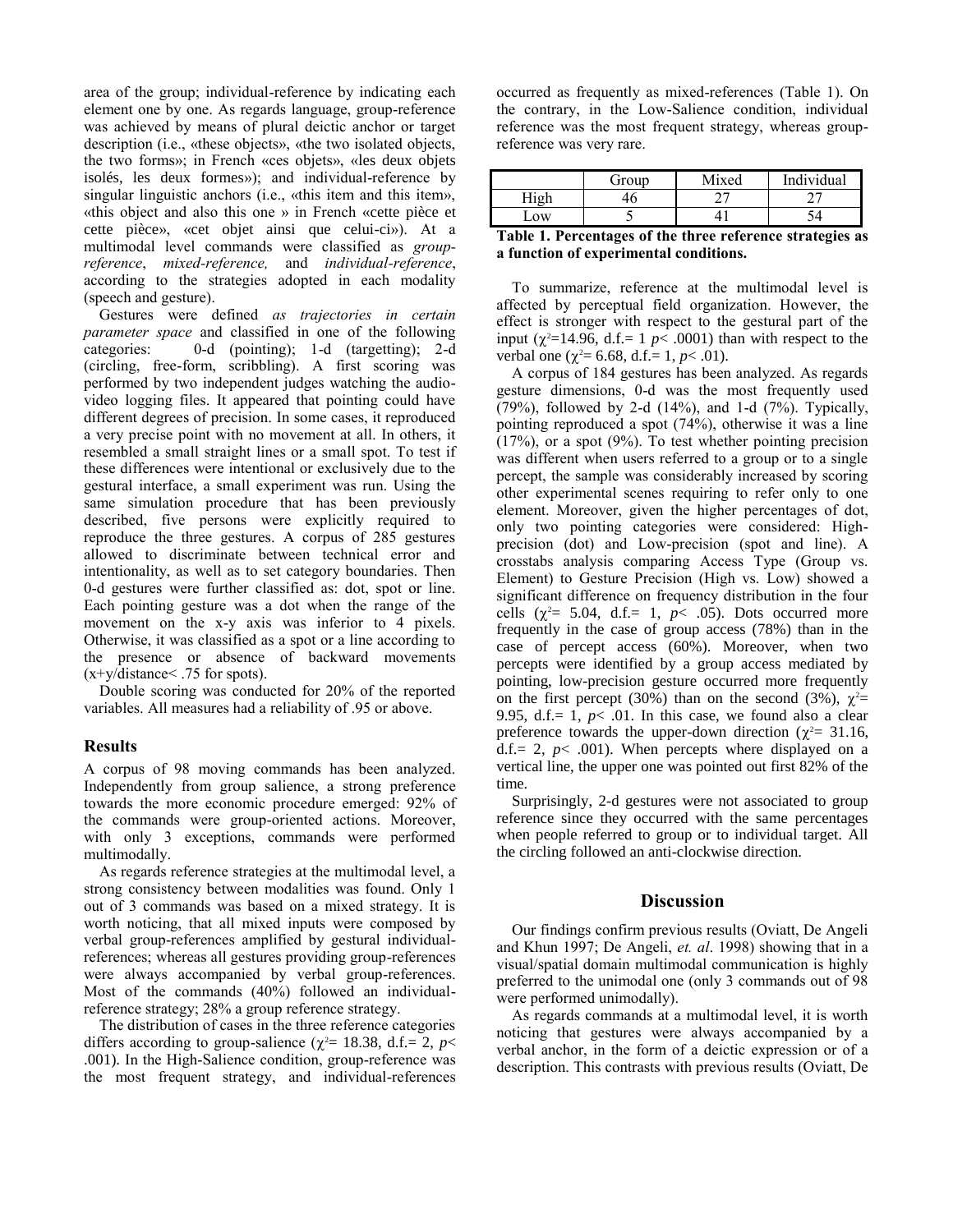Angeli and Khun 1997), showing that most multimodal constructions (59%) produced during a multimodal simulation did not contain any spoken deictic. In our opinion, such a difference can be explained considering not only the difficulty for naming the abstract shapes and the interaction language (American vs. French) but also a fundamental distinction in the two interfaces, i.e., the system reaction to user's gestures. Indeed, in the previous simulation the pen provided a detectable feedback to the users' gestures, while in the present simulation no feedback was provided. As showed elsewhere (De Angeli *et al.* 1998), the presence of a feedback appears to favor the elision of verbal anchors leading to pure referring gesture (Petrelli et. al. 1997). To further investigate the effect of feedback on multimodal communication an experiment, based on the same simulation paradigm described in this paper, is contemplated.

The innovative contribution concerns the influence of perception on multimodal communication. Multimodal commands showed a high correlation between the reference strategies adopted by the two modalities to access groups. However, despite its unfrequent occurrence, the mixed-reference strategy (i.e., a verbal plural-reference accompanied by a gestural individual-reference) may still constitute a problem if multimodal constructions are resolved without considering the visual context. Indeed, the deictic 'these' has to be associated to *n* gestures (n corresponds to the number of elements forming the group), but not to other eventual gestures occurring to indicate different elements (in our case the boxes where elements had to be moved) associated to separate deictic anchors.

We also demonstrated that the effect of perception was stronger on referring gesture rather than on referring NP. This difference underlines the association between perception and physical actions which is higher than between perception and cognitive actions.

Our results lead to the conclusion that group-references occur almost only when the referred group is easily detectable i.e. in the High-Salience condition. Therefore under this condition, it is necessary to extend the pointinginclusion paradigm in order to allow users to express their communicative intentions in a natural way. Such an extension has to consider the variability of gesture forms and meanings, as well as their possible ambiguity. The last phenomenon is due to the non one-to-one relationship between gesture shape and its meaning. Indeed, we have demonstrated that the same gesture can convey different semantic interpretations, as when a pointing action is performed in order to refer either to an individual element of a group or to the whole group; and when a circling is drawn to refer either to inner objects or to strike objects. Semantic ambiguity can be handled considering either the verbal part or the organization of the perceptual context on which the user is acting. Hence the modelization and the implementation are also required to take care of the graphic layout of the user's interface, in order to build robust multimodal reference interpreters.

Gestural ambiguities are often due to the fact that gestures can be based on perceptual groups. The corpus showed other problematic cases, as the ones presented in Figure 2. The difficulty to resolve reference can be explained by intra-group or inter-group competition of possible candidates.



**Figure 3. Inter-group and intra-group ambiguities.** 

For instance the targeting gesture, performed in figure 3a, generates an intra-group ambiguity in choosing either the percept or the group. This can be resolved by taking into account the verbal categorization of granularity. The example in figure 3b, presents an inter-group ambiguity whether the gesture is considered as circling or targeting. As opposed to the first example, here the choice of the appropriate referential candidate (between the U-shaped group and the star-shaped percept) has to be made according to a measure of gestural relevance to group or percept, i.e. to the perceptual organization. Such a measure requires to calculate the rate of matching of the gestural trajectory and the perceptual candidates.

To treat these ambiguities, the information flow between the linguistic and the gestural modules has to be defined as illustrated in Figure 4. The linguistic module generates the axiologic structure allowing the gestural module to generate, as a return value, referential hypotheses within their contextual frame (dotted objects are those which do not belong to the returned contextual frame).



Our results are preliminary, but they clearly show the role of perception in multimodal communication. Moreover, they confirm the value of simulation as a tool for building HCIpredictive models that provide design guidelines for effectively integrating motor-visual language and verbal language. Further studies are planned to deeper investigate how users distribute their communication intentions across